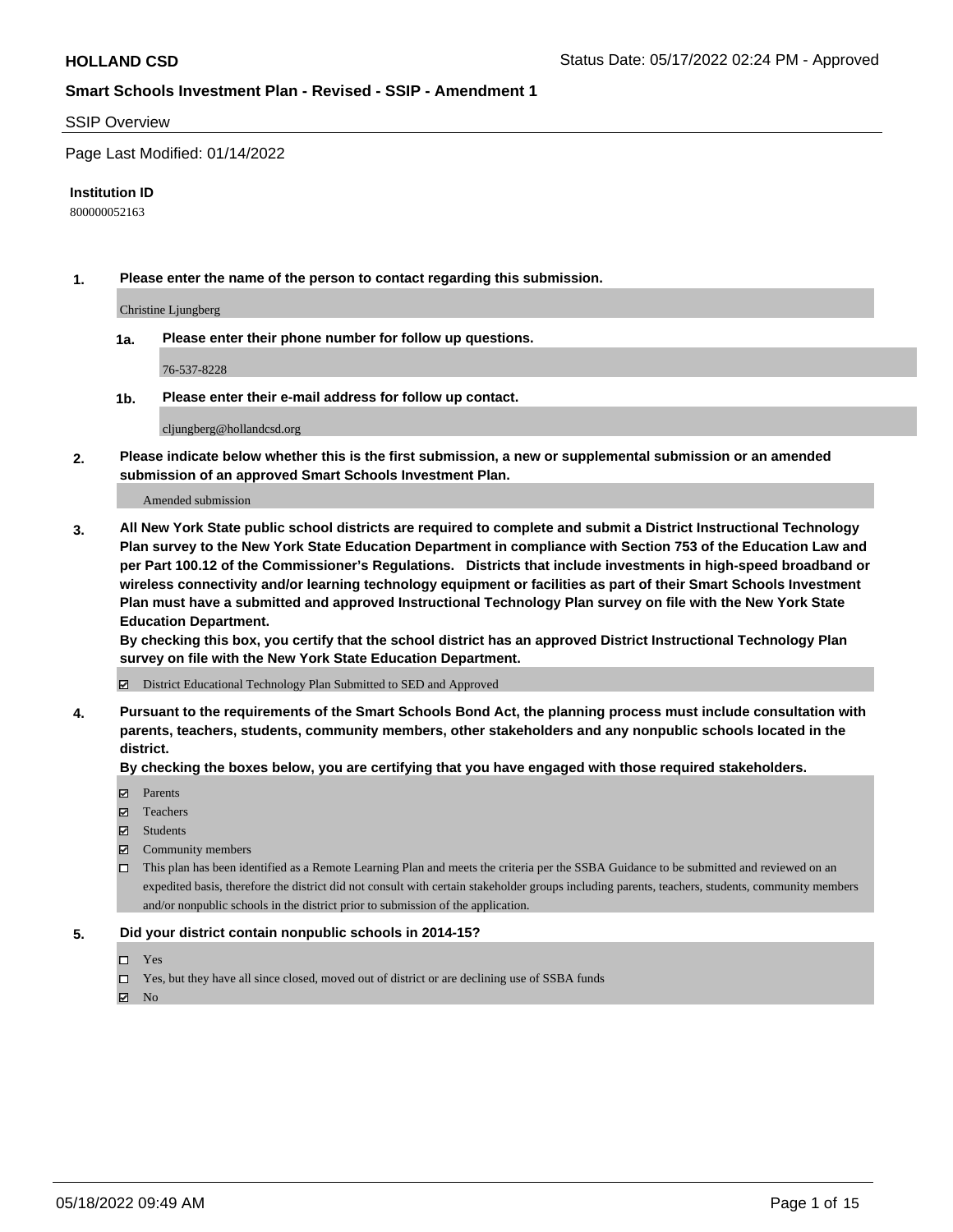### SSIP Overview

Page Last Modified: 01/14/2022

### **6. Certify that the following required steps have taken place by checking the boxes below:**

- The district developed and the school board approved a preliminary Smart Schools Investment Plan.
- $\boxtimes$  The preliminary plan was posted on the district website for at least 30 days. The district included an address to which any written comments on the plan should be sent.
- $\boxtimes$  The school board conducted a hearing that enabled stakeholders to respond to the preliminary plan. This hearing may have occured as part of a normal Board meeting, but adequate notice of the event must have been provided through local media and the district website for at least two weeks prior to the meeting.
- The district prepared a final plan for school board approval and such plan has been approved by the school board.
- $\boxtimes$  The final proposed plan that has been submitted has been posted on the district's website.
- This Plan has been identified as a Remote Learning Plan and meets the criteria per the SSBA Guidance to be submitted and reviewed on an expedited basis, therefore this plan has not met certain stakeholder engagement requirements including, consulting with nonpublic schools in advance of plan submission, having the school board conduct a hearing on the plan and/or posting the plan to the district website for a minimum of 30 days. This district will post the Remote Learning Plan to the district's website upon submission of the application.
- **6a. Please upload the proposed Smart Schools Investment Plan (SSIP) that was posted on the district's website, along with any supporting materials. Note that this should be different than your recently submitted Educational Technology Survey. The Final SSIP, as approved by the School Board, should also be posted on the website and remain there during the course of the projects contained therein.**

Holland Central School District Smart Schools Preliminary Investment Plan.docx.pdf

**6b. Enter the webpage address where the final Smart Schools Investment Plan is posted. The Plan should remain posted for the life of the included projects.**

#### https://www.hollandcsd.org/Page/3699

**7. Please enter an estimate of the total number of students and staff that will benefit from this Smart Schools Investment Plan based on the cumulative projects submitted to date.**

832

**8. An LEA/School District may partner with one or more other LEA/School Districts to form a consortium to pool Smart Schools Bond Act funds for a project that meets all other Smart School Bond Act requirements. Each school district participating in the consortium will need to file an approved Smart Schools Investment Plan for the project and submit a signed Memorandum of Understanding that sets forth the details of the consortium including the roles of each respective district.**

 $\Box$  The district plans to participate in a consortium to partner with other school district(s) to implement a Smart Schools project.

**9. Please enter the name and 6-digit SED Code for each LEA/School District participating in the Consortium.**

| <b>Partner LEA/District</b> | <b>ISED BEDS Code</b> |
|-----------------------------|-----------------------|
| (No Response)               | (No Response)         |

### **10. Please upload a signed Memorandum of Understanding with all of the participating Consortium partners.**

(No Response)

### **11. Your district's Smart Schools Bond Act Allocation is:**

\$853,323

### **12. Final 2014-15 BEDS Enrollment to calculate Nonpublic Sharing Requirement**

|            | <b>Public Enrollment</b> | Nonpublic Enrollment | 'Total Enrollment | l Nonpublic Percentage |
|------------|--------------------------|----------------------|-------------------|------------------------|
| Enrollment | 893                      |                      | 893.00            | 0.00                   |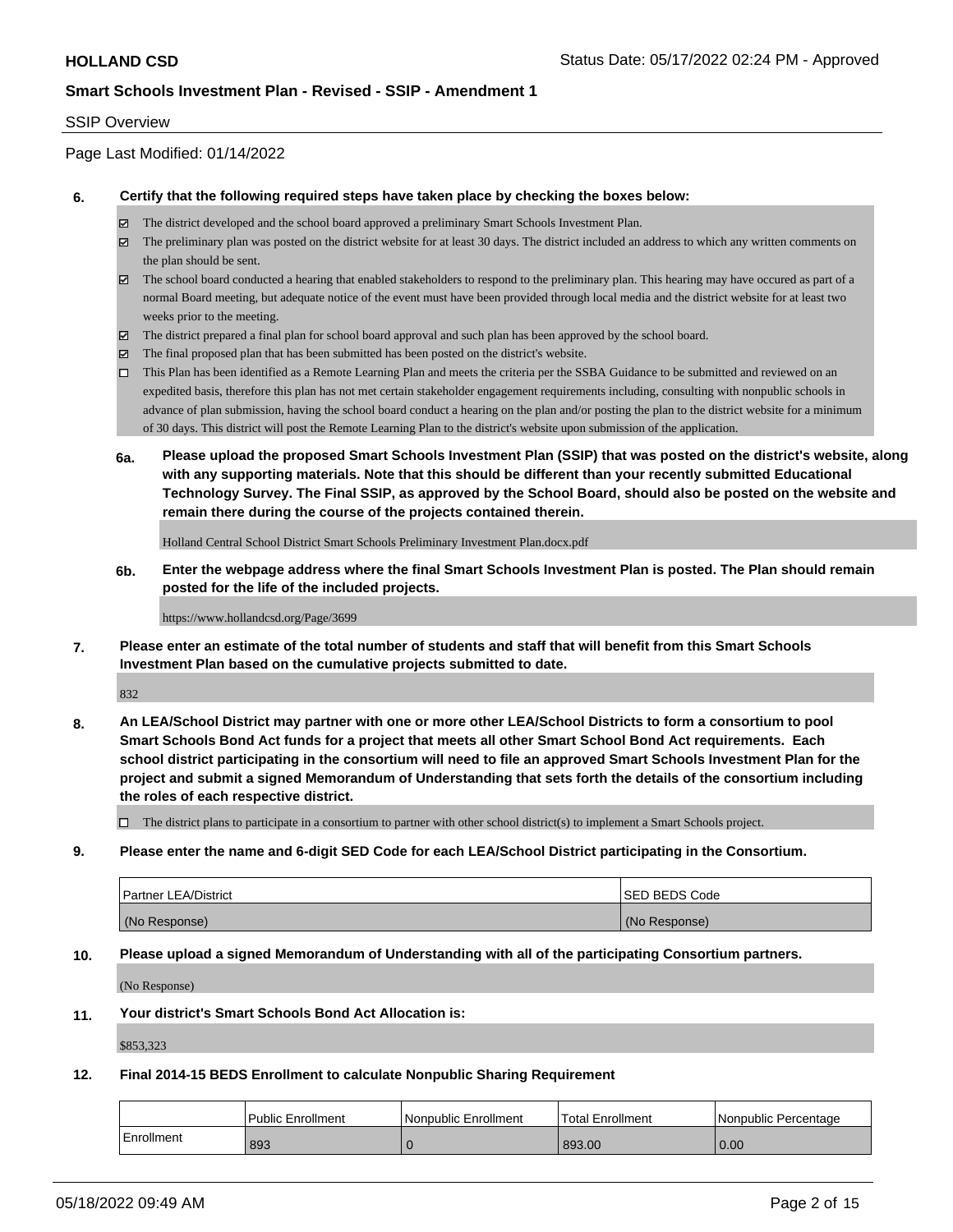# SSIP Overview

Page Last Modified: 01/14/2022

**13. This table compares each category budget total, as entered in that category's page, to the total expenditures listed in the category's expenditure table. Any discrepancies between the two must be resolved before submission.**

|                                            | Sub-Allocations | <b>Expenditure Totals</b> | <b>Difference</b> |
|--------------------------------------------|-----------------|---------------------------|-------------------|
| <b>School Connectivity</b>                 | 26,000,00       | 26,000,00                 | 0.00              |
| Connectivity Projects for<br>Communities   | 0.00            | 0.00                      | 0.00              |
| Classroom Technology                       | 0.00            | 0.00                      | 0.00              |
| Pre-Kindergarten Classrooms                | 0.00            | 0.00                      | 0.00              |
| Replace Transportable<br><b>Classrooms</b> | 0.00            | 0.00                      | 0.00              |
| High-Tech Security Features                | 131,650.00      | 131,650.00                | 0.00              |
| Nonpublic Loan                             | 0.00            | 0.00                      | 0.00              |
| Totals:                                    | 157,650         | 157,650                   | 0                 |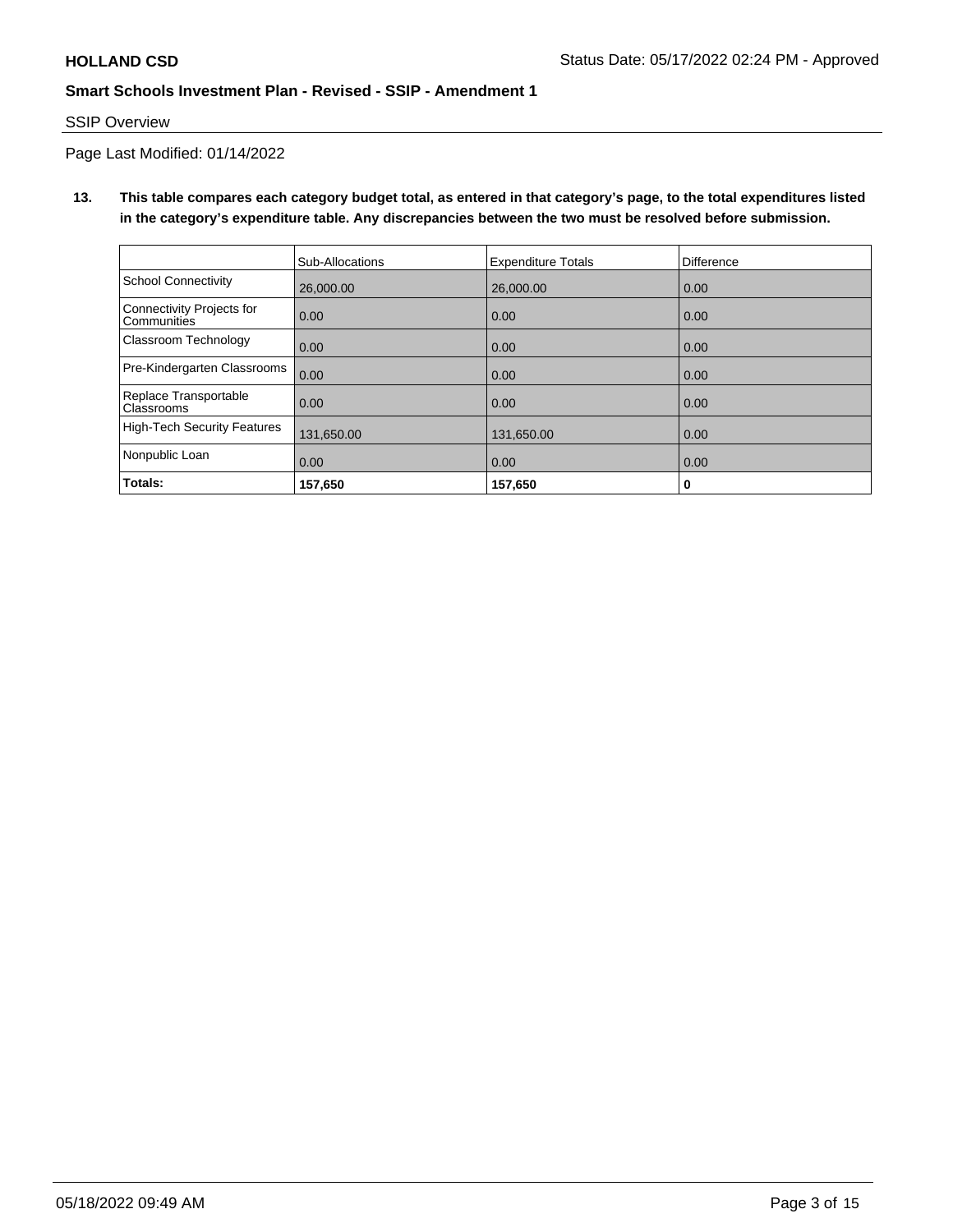## School Connectivity

Page Last Modified: 01/13/2022

- **1. In order for students and faculty to receive the maximum benefit from the technology made available under the Smart Schools Bond Act, their school buildings must possess sufficient connectivity infrastructure to ensure that devices can be used during the school day. Smart Schools Investment Plans must demonstrate that:**
	- **• sufficient infrastructure that meets the Federal Communications Commission's 100 Mbps per 1,000 students standard currently exists in the buildings where new devices will be deployed, or**
	- **• is a planned use of a portion of Smart Schools Bond Act funds, or**
	- **• is under development through another funding source.**

**Smart Schools Bond Act funds used for technology infrastructure or classroom technology investments must increase the number of school buildings that meet or exceed the minimum speed standard of 100 Mbps per 1,000 students and staff within 12 months. This standard may be met on either a contracted 24/7 firm service or a "burstable" capability. If the standard is met under the burstable criteria, it must be:**

**1. Specifically codified in a service contract with a provider, and**

**2. Guaranteed to be available to all students and devices as needed, particularly during periods of high demand, such as computer-based testing (CBT) periods.**

**Please describe how your district already meets or is planning to meet this standard within 12 months of plan submission.**

The district currently has 5,000 Mbps per 1,000 students.

- **1a. If a district believes that it will be impossible to meet this standard within 12 months, it may apply for a waiver of this requirement, as described on the Smart Schools website. The waiver must be filed and approved by SED prior to submitting this survey.**
	- By checking this box, you are certifying that the school district has an approved waiver of this requirement on file with the New York State Education Department.
- **2. Connectivity Speed Calculator (Required). If the district currently meets the required speed, enter "Currently Met" in the last box: Expected Date When Required Speed Will be Met.**

|                  | l Number of | Reauired Speed | Current Speed in Expected Speed |                                    | <b>Expected Date</b> |
|------------------|-------------|----------------|---------------------------------|------------------------------------|----------------------|
|                  | Students    | in Mbps        | <b>Mbps</b>                     | to be Attained                     | When Required        |
|                  |             |                |                                 | Within 12 Months Speed Will be Met |                      |
| Calculated Speed | 832         | 83.20          | 5000                            | 5000                               | currently met        |

# **3. Describe how you intend to use Smart Schools Bond Act funds for high-speed broadband and/or wireless connectivity projects in school buildings.**

The district will upgrade the existing fiber optic backbone cabling etween data racks at the middle school. We will also upgrade the existing fiber backbone cabling between the data racks at the elementary school. In addition, we will provide a new Emergency/Standby generator for backup of existing network and security equipment at the middle school. We will aso provide new AC-Cooling Equipment for two data closets at the middle school. The existing main server room A/C will be re-fed from the standby generator at the high school. We will add new standby power circuits from the generator for backup of existing data racks at the middle school.

The bids at bid opening for the project came in much higher than budgeted. This is because the budget was created prior to Covid-19, and increase in labor and supply costs as a result. The amendment does not change our scope of work; just the increased costs from the lowest bidder for the original plan.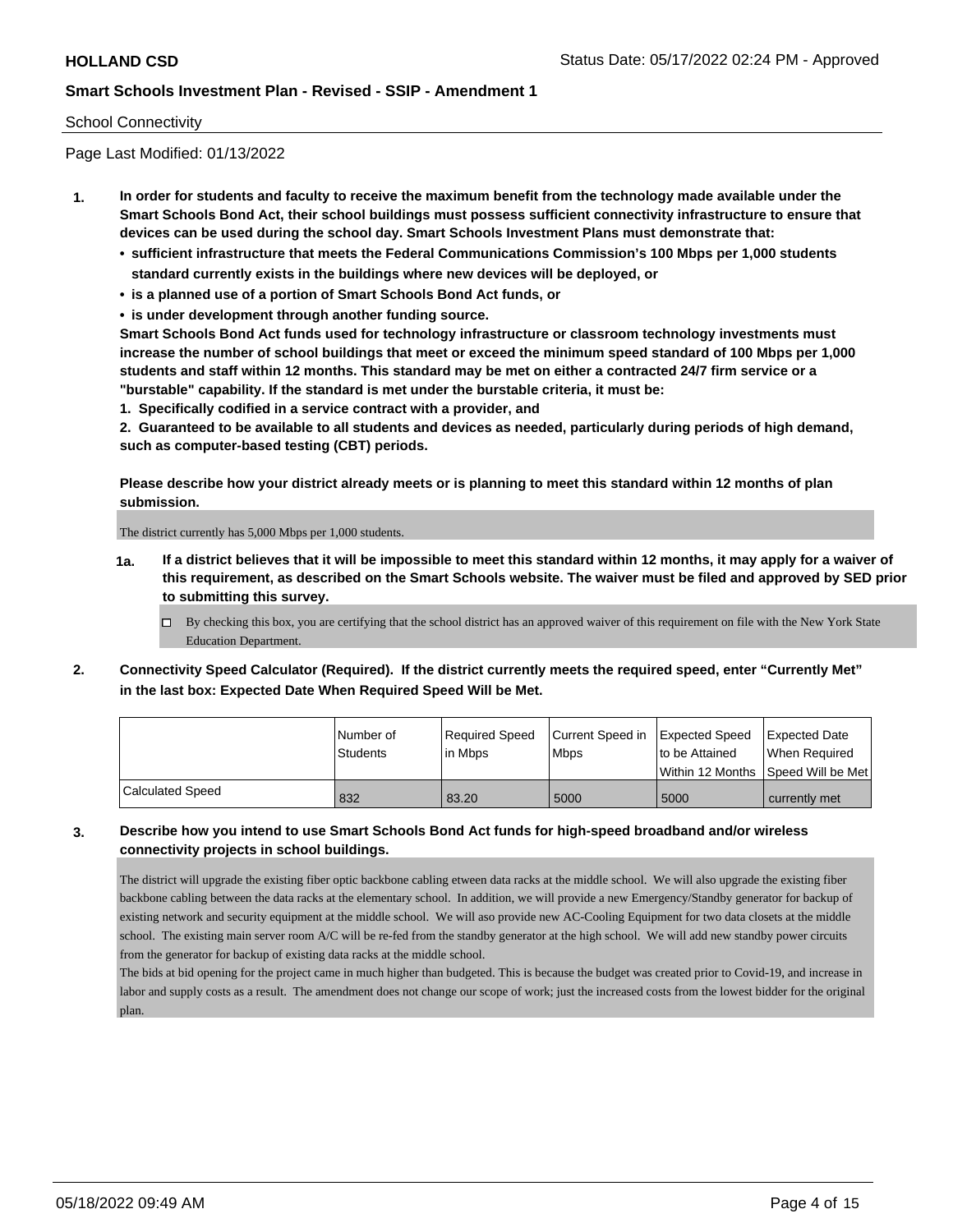### School Connectivity

Page Last Modified: 01/13/2022

**4. Describe the linkage between the district's District Instructional Technology Plan and how the proposed projects will improve teaching and learning. (There should be a link between your response to this question and your responses to Question 1 in Section IV - NYSED Initiatives Alignment: "Explain how the district use of instructional technology will serve as a part of a comprehensive and sustained effort to support rigorous academic standards attainment and performance improvement for students."** 

## **Your answer should also align with your answers to the questions in Section II - Strategic Technology Planning and the associated Action Steps in Section III - Action Plan.)**

The district is currently 1:1 student/device. The upgrade speed of the closets will ensure no lag time in applications, online meetings, virtual field trips and streaming of instructional videos. Our technology plan ensures that we sustain a robust, secure network to ensure sufficient, reliable high-speed connectivity for studnts, teachers, and educational leaders.

Holland CSD's use of instructional technology ensures that every child has equitable access to the highest quality educational opportunities, services and supports. Our technology instruction is aligned to the State's standards and creates positive learning environments to prepare students for success in college, career, and citizenship. We have implemented technology benchmarks based on the Common Core Standards and the ISTE Standards. We have adopted, implemented and integrated National Educational Technology Standards for all students, teachers, and administrators. The use of instructional technology helps teachers to improve student achievement by increasing student engagement, differentiating instruction, and monitoring student progress. We integrate technology into the curriculum in order to empower students to be productive, self-directed, and creative problemsolvers. We have chosen strategies such as interactive Clear Touch Panels, classroom performance applications and websites such as Microsoft Forms, Kahoot!, Quizlet and others that allow for electronic responses from students using individual devices; online tools such as Castle Learning that uses assignments, practice sessions and benchmark testing to support classroom instruction; as well as other online and web-based learning tools that increase student achievement (such as IXL Math, IXL ELA, A-Z Learning) whose content is aligned with NYS Learning Standards and activities are based on NYS Learnign Standards and Common Core Standards. We continuously provide job-embedded professional development relating to a variety of technology topics so that teachers create learning environments that support rigorous academic standards and increase student engagement. The district also uses instructional technology to increase collaborative learning between teachers and students using technologies such as blogs, wikis, podcasts and webpages.

**5. If the district wishes to have students and staff access the Internet from wireless devices within the school building, or in close proximity to it, it must first ensure that it has a robust Wi-Fi network in place that has sufficient bandwidth to meet user demand.**

### **Please describe how you have quantified this demand and how you plan to meet this demand.**

Holland CSD's network is part of the broadband gigabyte wide-area network provided by Erie I BOCES. The local area network consists of a fiber backbone connected by gigabyte fiber to all network wiring closets. All network closets have gigabyte power over Ethernet switches to allow gigabyte connection speeds right to the desktop, support wireless access points, and future growth. Wireless access points are in every classroom, shared learning spaces, and outdoor learning spaces. The internet is accessible on all district devices by students, teachers, staff and administrators. Our current bandwidth is 5000 Mbps per 1000 students.

**6. Smart Schools plans with any expenditures in the School Connectivity category require a project number from the Office of Facilities Planning. Districts must submit an SSBA LOI and receive project numbers prior to submitting the SSIP. As indicated on the LOI, some projects may be eligible for a streamlined review and will not require a building permit.**

**Please indicate on a separate row each project number given to you by the Office of Facilities Planning.**

| <b>Project Number</b> |
|-----------------------|
| 14-17-01-04-7-999-BA1 |
| 14-17-01-04-7-999-002 |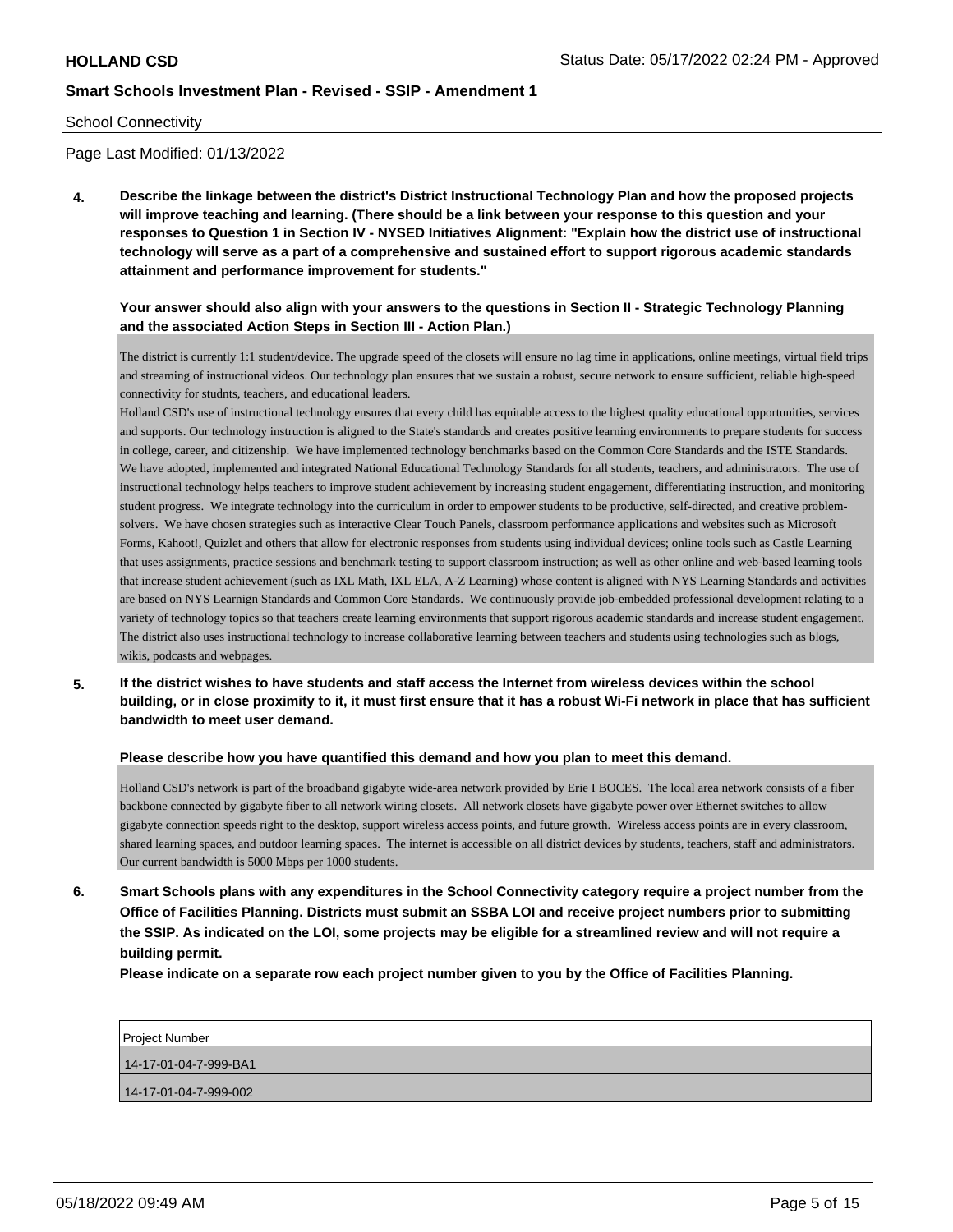### School Connectivity

Page Last Modified: 01/13/2022

**7. Certain high-tech security and connectivity infrastructure projects may be eligible for an expedited review process as determined by the Office of Facilities Planning.**

**Was your project deemed eligible for streamlined review?**

Yes

**7a. Districts that choose the Streamlined Review Process will be required to certify that they have reviewed all installations with their licensed architect or engineer of record and provide that person's name and license number. The licensed professional must review the products and proposed method of installation prior to implementation and review the work during and after completion in order to affirm that the work was codecompliant, if requested.**

■ I certify that I have reviewed all installations with a licensed architect or engineer of record.

### **8. Include the name and license number of the architect or engineer of record.**

| Name           | License Number |
|----------------|----------------|
| Scott W. Jones | 20434          |

### **9. Public Expenditures – Loanable (Counts toward the nonpublic loan calculation)**

| Select the allowable expenditure type.      | <b>PUBLIC</b> Items to be | Quantity         | Cost Per Item    | <b>Total Cost</b> |
|---------------------------------------------|---------------------------|------------------|------------------|-------------------|
| Repeat to add another item under each type. | l Purchased               |                  |                  |                   |
| (No Response)                               | (No Response)             | (No<br>Response) | (No<br>Response) | 0.00              |
|                                             |                           | -0               | 0.00             |                   |

### **10. Public Expenditures – Non-Loanable (Does not count toward nonpublic loan calculation)**

| Select the allowable expenditure | <b>PUBLIC</b> Items to be purchased                | Quantity | Cost per Item | <b>Total Cost</b> |
|----------------------------------|----------------------------------------------------|----------|---------------|-------------------|
| type.                            |                                                    |          |               |                   |
| Repeat to add another item under |                                                    |          |               |                   |
| each type.                       |                                                    |          |               |                   |
| Network/Access Costs             | increased costs for<br>Emergency/Standby Generator |          | 26,000.00     | 26,000,00         |
|                                  |                                                    |          | 26,000.00     | 26,000            |

### **11. Final 2014-15 BEDS Enrollment to calculate Nonpublic Sharing Requirement (no changes allowed.)**

|            | l Public Enrollment | l Nonpublic Enrollment | 'Total Enrollment | Nonpublic Percentage |
|------------|---------------------|------------------------|-------------------|----------------------|
| Enrollment | 893                 |                        | 893.00            | 0.00                 |

## **12. Total Public Budget - Loanable (Counts toward the nonpublic loan calculation)**

|                                               | Public Allocations | Estimated Nonpublic Loan<br>Amount | <b>Estimated Total Sub-Allocations</b> |
|-----------------------------------------------|--------------------|------------------------------------|----------------------------------------|
| Network/Access Costs                          | (No Response)      | 0.00                               | 0.00                                   |
| School Internal Connections and<br>Components | (No Response)      | 0.00                               | 0.00                                   |
| Other                                         | (No Response)      | 0.00                               | 0.00                                   |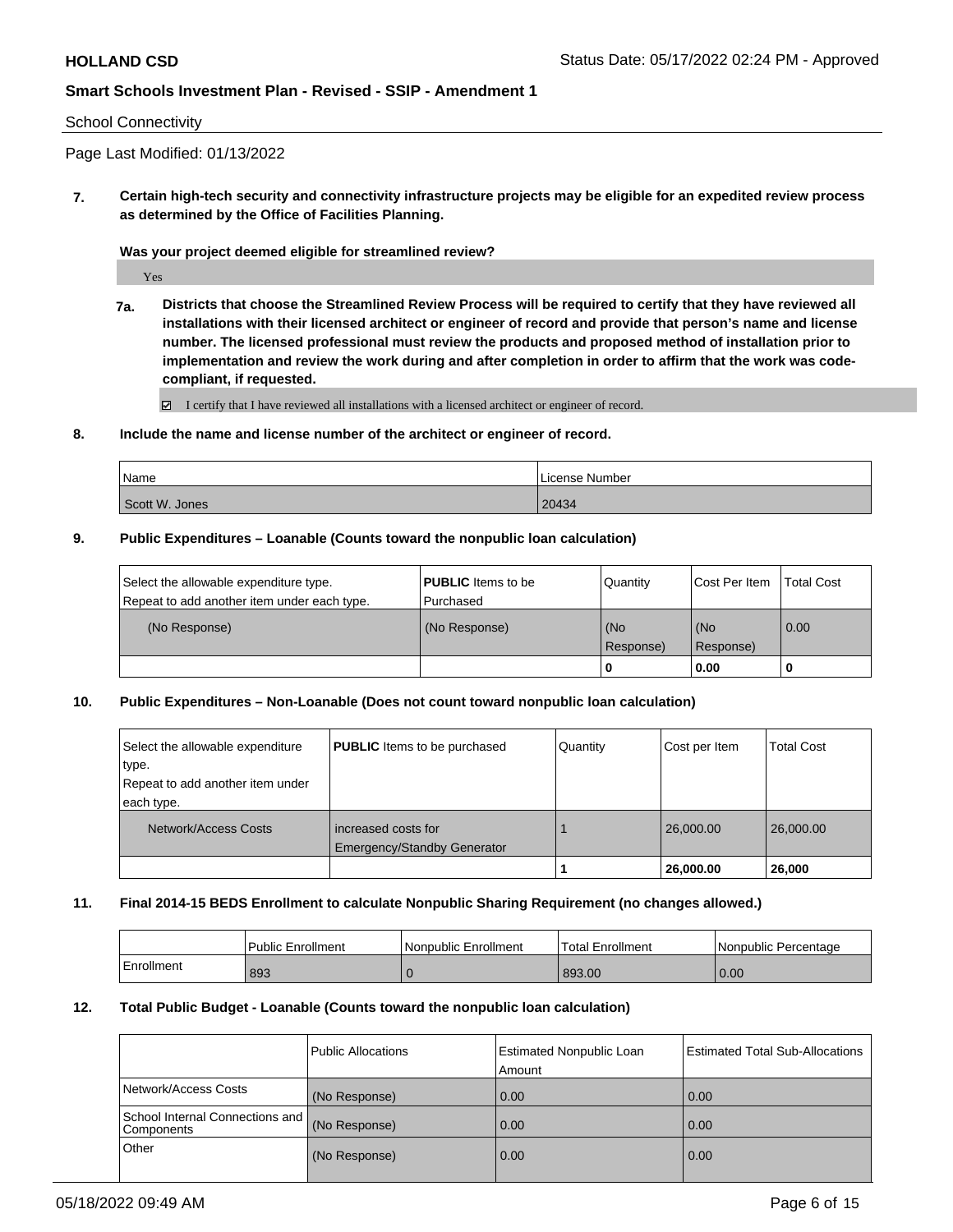School Connectivity

# Page Last Modified: 01/13/2022

| Totals: | 0.00                 | Amount                          |                                        |
|---------|----------------------|---------------------------------|----------------------------------------|
|         |                      |                                 |                                        |
|         | l Public Allocations | <b>Estimated Nonpublic Loan</b> | <b>Estimated Total Sub-Allocations</b> |

## **13. Total Public Budget – Non-Loanable (Does not count toward the nonpublic loan calculation)**

|                                            | Sub-<br>Allocation |
|--------------------------------------------|--------------------|
| Network/Access Costs                       | 26,000.00          |
| <b>Outside Plant Costs</b>                 | (No Response)      |
| School Internal Connections and Components | (No Response)      |
| <b>Professional Services</b>               | (No Response)      |
| Testing                                    | (No Response)      |
| <b>Other Upfront Costs</b>                 | (No Response)      |
| <b>Other Costs</b>                         | (No Response)      |
| Totals:                                    | 26,000.00          |

## **14. School Connectivity Totals**

|                          | Total Sub-Allocations |
|--------------------------|-----------------------|
| Total Loanable Items     | 0.00                  |
| Total Non-Ioanable Items | 26,000.00             |
| Totals:                  | 26,000                |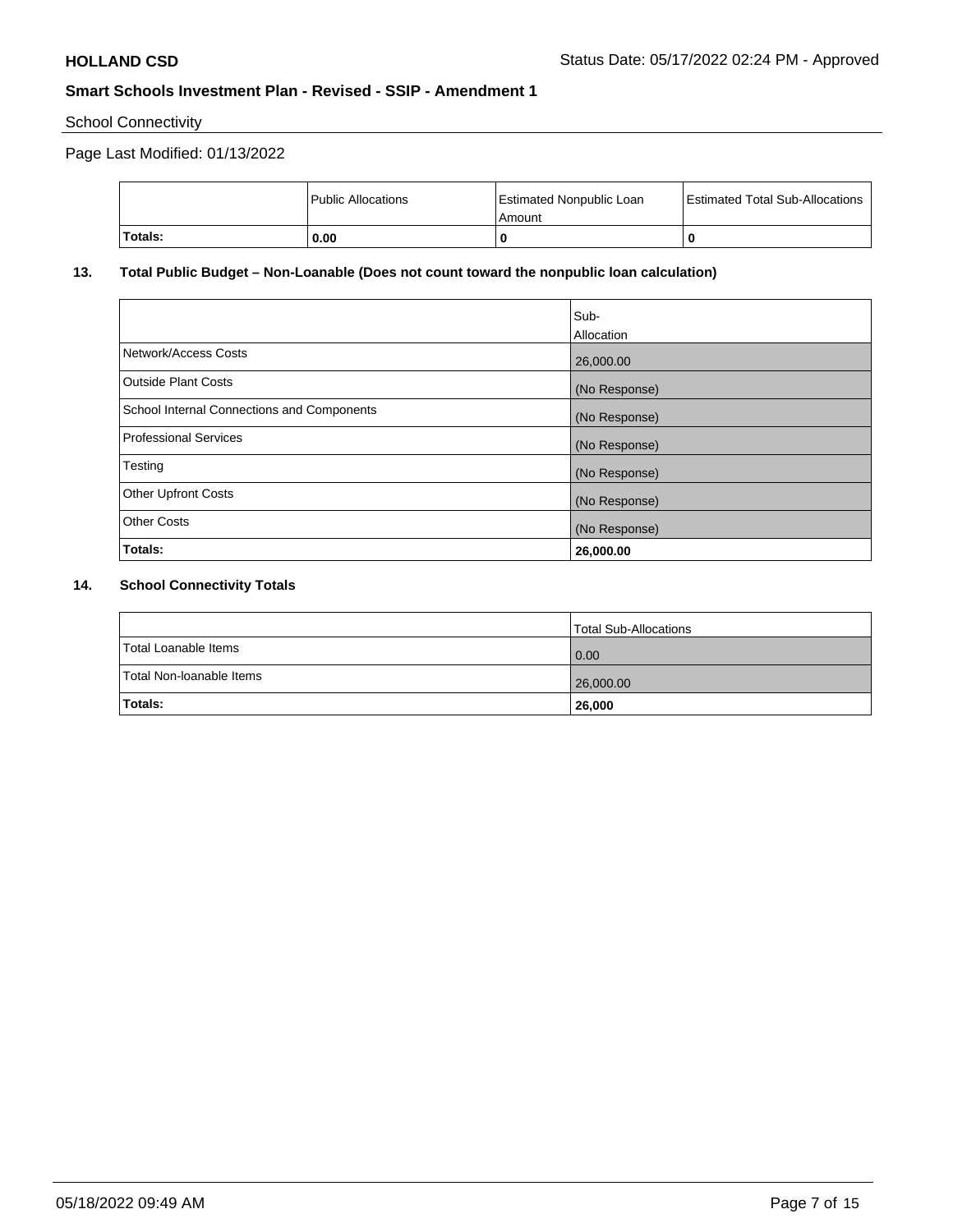Community Connectivity (Broadband and Wireless)

Page Last Modified: 11/19/2021

**1. Describe how you intend to use Smart Schools Bond Act funds for high-speed broadband and/or wireless connectivity projects in the community.**

(No Response)

**2. Please describe how the proposed project(s) will promote student achievement and increase student and/or staff access to the Internet in a manner that enhances student learning and/or instruction outside of the school day and/or school building.**

(No Response)

**3. Community connectivity projects must comply with all the necessary local building codes and regulations (building and related permits are not required prior to plan submission).**

 $\Box$  I certify that we will comply with all the necessary local building codes and regulations.

**4. Please describe the physical location of the proposed investment.**

(No Response)

**5. Please provide the initial list of partners participating in the Community Connectivity Broadband Project, along with their Federal Tax Identification (Employer Identification) number.**

| <b>Project Partners</b> | Federal ID#   |
|-------------------------|---------------|
| (No Response)           | (No Response) |

**6. Please detail the type, quantity, per unit cost and total cost of the eligible items under each sub-category.**

| Select the allowable expenditure | Item to be purchased | Quantity      | Cost per Item | <b>Total Cost</b> |
|----------------------------------|----------------------|---------------|---------------|-------------------|
| type.                            |                      |               |               |                   |
| Repeat to add another item under |                      |               |               |                   |
| each type.                       |                      |               |               |                   |
| (No Response)                    | (No Response)        | (No Response) | (No Response) | 0.00              |
|                                  |                      | 0             | 0.00          |                   |

**7. If you are submitting an allocation for Community Connectivity, complete this table.**

**Note that the calculated Total at the bottom of the table must equal the Total allocation for this category that you entered in the SSIP Overview overall budget.**

|                                    | Sub-Allocation |
|------------------------------------|----------------|
| Network/Access Costs               | (No Response)  |
| Outside Plant Costs                | (No Response)  |
| <b>Tower Costs</b>                 | (No Response)  |
| <b>Customer Premises Equipment</b> | (No Response)  |
| Professional Services              | (No Response)  |
| Testing                            | (No Response)  |
| <b>Other Upfront Costs</b>         | (No Response)  |
| <b>Other Costs</b>                 | (No Response)  |
| Totals:                            | 0.00           |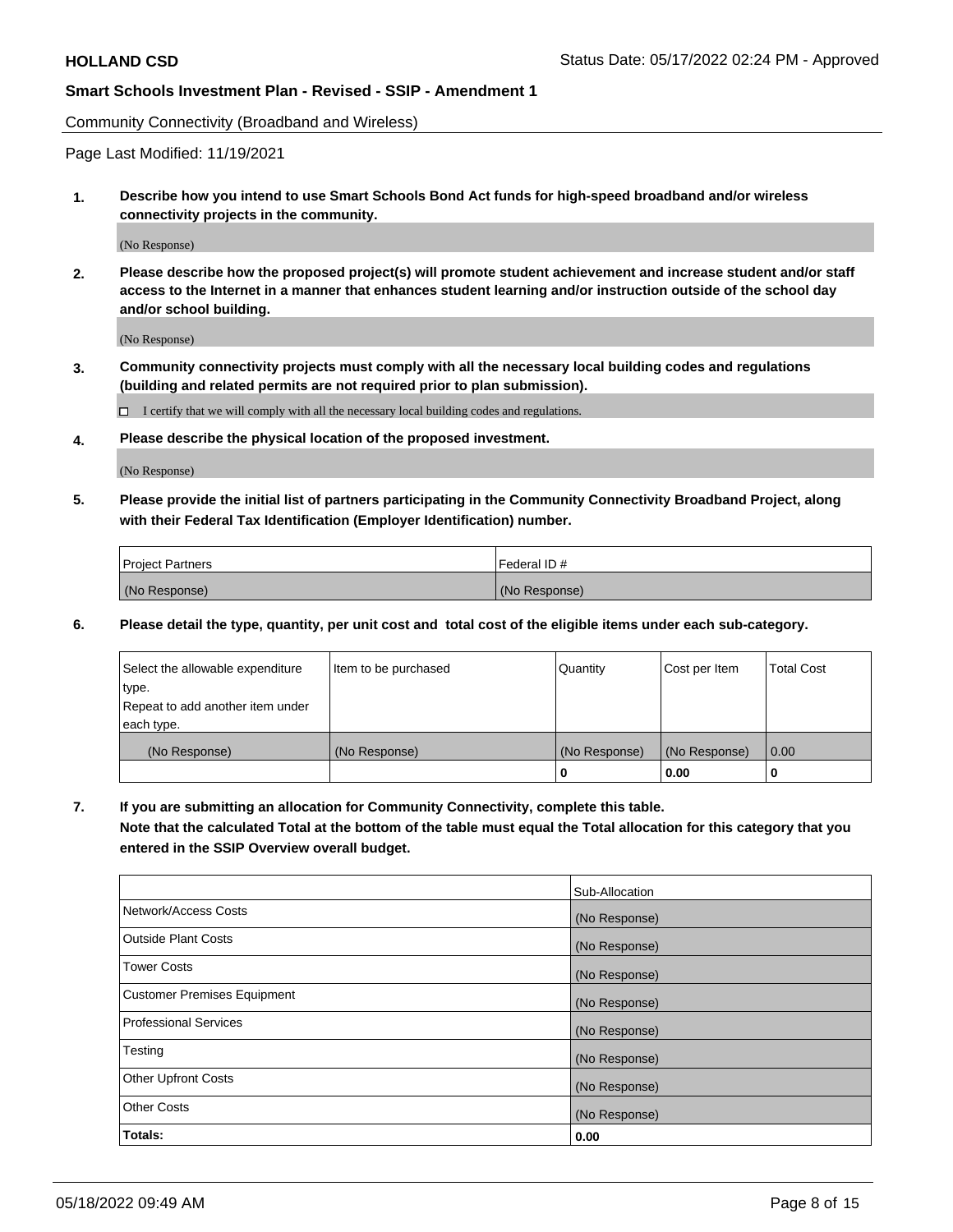## Classroom Learning Technology

Page Last Modified: 11/22/2021

**1. In order for students and faculty to receive the maximum benefit from the technology made available under the Smart Schools Bond Act, their school buildings must possess sufficient connectivity infrastructure to ensure that devices can be used during the school day. Smart Schools Investment Plans must demonstrate that sufficient infrastructure that meets the Federal Communications Commission's 100 Mbps per 1,000 students standard currently exists in the buildings where new devices will be deployed, or is a planned use of a portion of Smart Schools Bond Act funds, or is under development through another funding source.**

**Smart Schools Bond Act funds used for technology infrastructure or classroom technology investments must increase the number of school buildings that meet or exceed the minimum speed standard of 100 Mbps per 1,000 students and staff within 12 months. This standard may be met on either a contracted 24/7 firm service or a "burstable" capability. If the standard is met under the burstable criteria, it must be:**

**1. Specifically codified in a service contract with a provider, and**

**2. Guaranteed to be available to all students and devices as needed, particularly during periods of high demand, such as computer-based testing (CBT) periods.**

**Please describe how your district already meets or is planning to meet this standard within 12 months of plan submission.**

(No Response)

- **1a. If a district believes that it will be impossible to meet this standard within 12 months, it may apply for a waiver of this requirement, as described on the Smart Schools website. The waiver must be filed and approved by SED prior to submitting this survey.**
	- By checking this box, you are certifying that the school district has an approved waiver of this requirement on file with the New York State Education Department.
- **2. Connectivity Speed Calculator (Required). If the district currently meets the required speed, enter "Currently Met" in the last box: Expected Date When Required Speed Will be Met.**

|                  | Number of     | Required Speed | Current Speed in | Expected Speed | Expected Date                           |
|------------------|---------------|----------------|------------------|----------------|-----------------------------------------|
|                  | Students      | lin Mbps       | <b>Mbps</b>      | to be Attained | When Required                           |
|                  |               |                |                  |                | l Within 12 Months ISpeed Will be Met l |
| Calculated Speed | (No Response) | 0.00           | (No Response)    | (No Response)  | (No Response)                           |

**3. If the district wishes to have students and staff access the Internet from wireless devices within the school building, or in close proximity to it, it must first ensure that it has a robust Wi-Fi network in place that has sufficient bandwidth to meet user demand.**

**Please describe how you have quantified this demand and how you plan to meet this demand.**

(No Response)

**4. All New York State public school districts are required to complete and submit an Instructional Technology Plan survey to the New York State Education Department in compliance with Section 753 of the Education Law and per Part 100.12 of the Commissioner's Regulations.**

**Districts that include educational technology purchases as part of their Smart Schools Investment Plan must have a submitted and approved Instructional Technology Plan survey on file with the New York State Education Department.**

- By checking this box, you are certifying that the school district has an approved Instructional Technology Plan survey on file with the New York State Education Department.
- **5. Describe the devices you intend to purchase and their compatibility with existing or planned platforms or systems. Specifically address the adequacy of each facility's electrical, HVAC and other infrastructure necessary to install and support the operation of the planned technology.**

(No Response)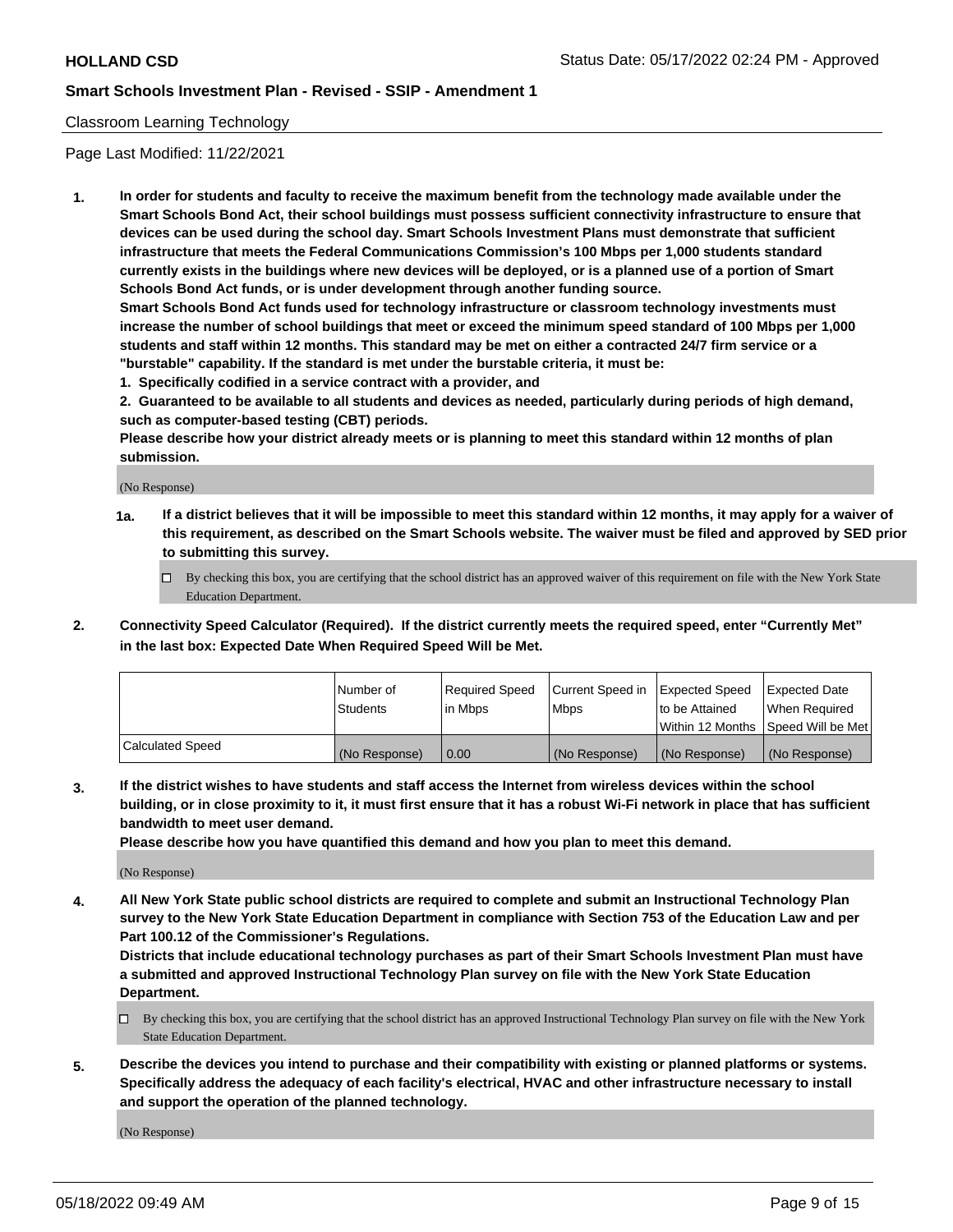### Classroom Learning Technology

Page Last Modified: 11/22/2021

- **6. Describe how the proposed technology purchases will:**
	- **> enhance differentiated instruction;**
	- **> expand student learning inside and outside the classroom;**
	- **> benefit students with disabilities and English language learners; and**
	- **> contribute to the reduction of other learning gaps that have been identified within the district.**

**The expectation is that districts will place a priority on addressing the needs of students who struggle to succeed in a rigorous curriculum. Responses in this section should specifically address this concern and align with the district's Instructional Technology Plan (in particular Question 2 of E. Curriculum and Instruction: "Does the district's instructional technology plan address the needs of students with disabilities to ensure equitable access to instruction, materials and assessments?" and Question 3 of the same section: "Does the district's instructional technology plan address the provision of assistive technology specifically for students with disabilities to ensure access to and participation in the general curriculum?")**

**In addition, describe how the district ensures equitable access to instruction, materials and assessments and participation in the general curriculum for both SWD and English Language Learners/Multilingual Learners (ELL/MLL) students.**

**Please note: If this plan has been identified as a Remote Learning Plan to be submitted and reviewed on an expedited basis, the district should explain how this plan will facilitate remote and hybrid learning, in lieu of responding to the question above.**

(No Response)

**7. Where appropriate, describe how the proposed technology purchases will enhance ongoing communication with parents and other stakeholders and help the district facilitate technology-based regional partnerships, including distance learning and other efforts.**

(No Response)

**8. Describe the district's plan to provide professional development to ensure that administrators, teachers and staff can employ the technology purchased to enhance instruction successfully.**

**Note: This response should be aligned and expanded upon in accordance with your district's response to Question 1 of F. Professional Development of your Instructional Technology Plan: "Please provide a summary of professional development offered to teachers and staff, for the time period covered by this plan, to support technology to enhance teaching and learning. Please include topics, audience and method of delivery within your summary."**

**Please note: If this plan has been identified as a Remote Learning Plan to be submitted and reviewed on an expedited basis, the district should provide a statement confirming that the district has provided or will provide professional development on these devices to its staff, in lieu of responding to the question above.**

(No Response)

**9. Districts must contact one of the SUNY/CUNY teacher preparation programs listed on the document on the left side of the page that supplies the largest number of the district's new teachers to request advice on innovative uses and best practices at the intersection of pedagogy and educational technology.**

- By checking this box, you certify that you have contacted the SUNY/CUNY teacher preparation program that supplies the largest number of your new teachers to request advice on these issues.
- **9a. Please enter the name of the SUNY or CUNY Institution that you contacted.**

(No Response)

**9b. Enter the primary Institution phone number.**

(No Response)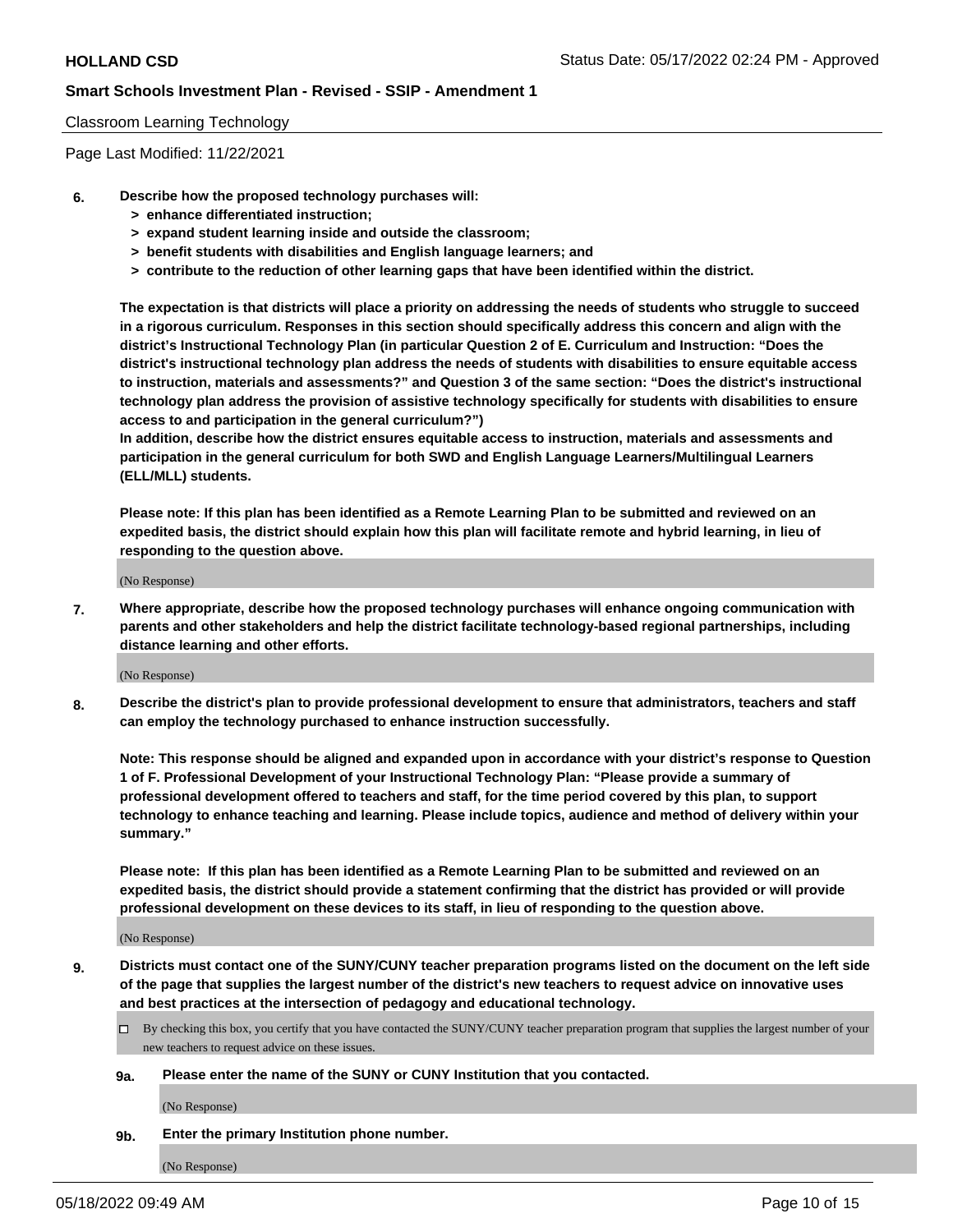## Classroom Learning Technology

Page Last Modified: 11/22/2021

**9c. Enter the name of the contact person with whom you consulted and/or will be collaborating with on innovative uses of technology and best practices.**

(No Response)

**10. To ensure the sustainability of technology purchases made with Smart Schools funds, districts must demonstrate a long-term plan to maintain and replace technology purchases supported by Smart Schools Bond Act funds. This sustainability plan shall demonstrate a district's capacity to support recurring costs of use that are ineligible for Smart Schools Bond Act funding such as device maintenance, technical support, Internet and wireless fees, maintenance of hotspots, staff professional development, building maintenance and the replacement of incidental items. Further, such a sustainability plan shall include a long-term plan for the replacement of purchased devices and equipment at the end of their useful life with other funding sources.**

 $\square$  By checking this box, you certify that the district has a sustainability plan as described above.

**11. Districts must ensure that devices purchased with Smart Schools Bond funds will be distributed, prepared for use, maintained and supported appropriately. Districts must maintain detailed device inventories in accordance with generally accepted accounting principles.**

By checking this box, you certify that the district has a distribution and inventory management plan and system in place.

**12. Please detail the type, quantity, per unit cost and total cost of the eligible items under each sub-category.**

| Select the allowable expenditure<br>type. | I Item to be Purchased | Quantity      | Cost per Item | Total Cost |
|-------------------------------------------|------------------------|---------------|---------------|------------|
| Repeat to add another item under          |                        |               |               |            |
| each type.                                |                        |               |               |            |
| (No Response)                             | (No Response)          | (No Response) | (No Response) | 0.00       |
|                                           |                        | u             | 0.00          |            |

## **13. Final 2014-15 BEDS Enrollment to calculate Nonpublic Sharing Requirement (no changes allowed.)**

|            | l Public Enrollment | Nonpublic Enrollment | <b>Total Enrollment</b> | Nonpublic<br>l Percentage |
|------------|---------------------|----------------------|-------------------------|---------------------------|
| Enrollment | 893                 |                      | 893.00                  | 0.00                      |

### **14. If you are submitting an allocation for Classroom Learning Technology complete this table.**

|                          | Public School Sub-Allocation | <b>Estimated Nonpublic Loan</b><br>Amount | <b>Estimated Total Public and</b><br>Nonpublic Sub-Allocation |
|--------------------------|------------------------------|-------------------------------------------|---------------------------------------------------------------|
|                          |                              | (Based on Percentage Above)               |                                                               |
| Interactive Whiteboards  | (No Response)                | 0.00                                      | 0.00                                                          |
| <b>Computer Servers</b>  | (No Response)                | 0.00                                      | 0.00                                                          |
| <b>Desktop Computers</b> | (No Response)                | 0.00                                      | 0.00                                                          |
| <b>Laptop Computers</b>  | (No Response)                | 0.00                                      | 0.00                                                          |
| <b>Tablet Computers</b>  | (No Response)                | 0.00                                      | 0.00                                                          |
| <b>Other Costs</b>       | (No Response)                | 0.00                                      | 0.00                                                          |
| Totals:                  | 0.00                         | 0                                         | 0                                                             |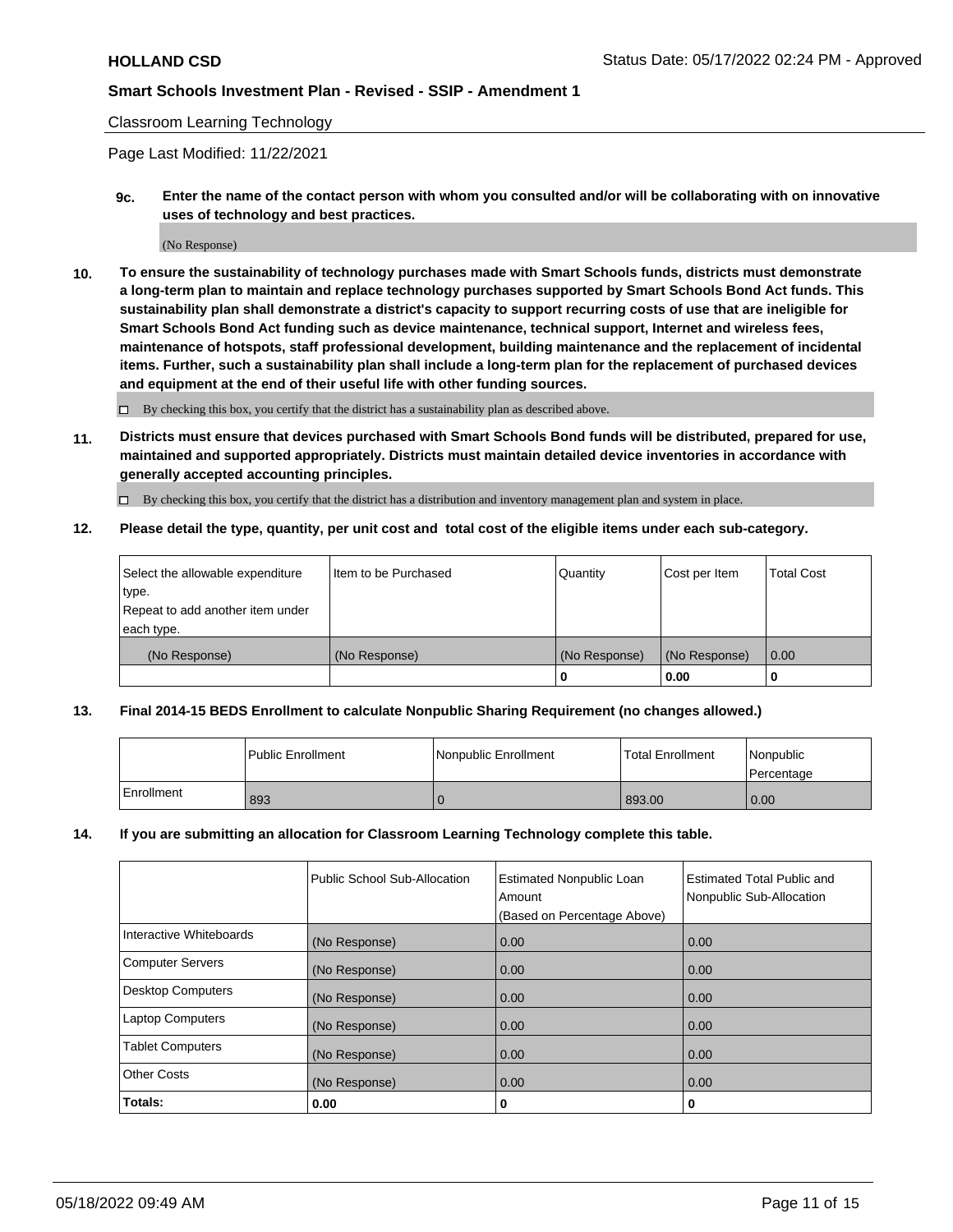## Pre-Kindergarten Classrooms

Page Last Modified: 11/22/2021

**1. Provide information regarding how and where the district is currently serving pre-kindergarten students and justify the need for additional space with enrollment projections over 3 years.**

(No Response)

- **2. Describe the district's plan to construct, enhance or modernize education facilities to accommodate prekindergarten programs. Such plans must include:**
	- **Specific descriptions of what the district intends to do to each space;**
	- **An affirmation that new pre-kindergarten classrooms will contain a minimum of 900 square feet per classroom;**
	- **The number of classrooms involved;**
	- **The approximate construction costs per classroom; and**
	- **Confirmation that the space is district-owned or has a long-term lease that exceeds the probable useful life of the improvements.**

(No Response)

**3. Smart Schools Bond Act funds may only be used for capital construction costs. Describe the type and amount of additional funds that will be required to support ineligible ongoing costs (e.g. instruction, supplies) associated with any additional pre-kindergarten classrooms that the district plans to add.**

(No Response)

**4. All plans and specifications for the erection, repair, enlargement or remodeling of school buildings in any public school district in the State must be reviewed and approved by the Commissioner. Districts that plan capital projects using their Smart Schools Bond Act funds will undergo a Preliminary Review Process by the Office of Facilities Planning.**

**Please indicate on a separate row each project number given to you by the Office of Facilities Planning.**

| Project Number |  |
|----------------|--|
| (No Response)  |  |

**5. Please detail the type, quantity, per unit cost and total cost of the eligible items under each sub-category.**

| Select the allowable expenditure          | Item to be purchased | Quantity      | Cost per Item | <b>Total Cost</b> |
|-------------------------------------------|----------------------|---------------|---------------|-------------------|
| type.<br>Repeat to add another item under |                      |               |               |                   |
| each type.                                |                      |               |               |                   |
| (No Response)                             | (No Response)        | (No Response) | (No Response) | 0.00              |
|                                           |                      | o             | 0.00          |                   |

**6. If you have made an allocation for Pre-Kindergarten Classrooms, complete this table.**

**Note that the calculated Total at the bottom of the table must equal the Total allocation for this category that you entered in the SSIP Overview overall budget.**

|                                          | Sub-Allocation |
|------------------------------------------|----------------|
| Construct Pre-K Classrooms               | (No Response)  |
| Enhance/Modernize Educational Facilities | (No Response)  |
| <b>Other Costs</b>                       | (No Response)  |
| Totals:                                  | 0.00           |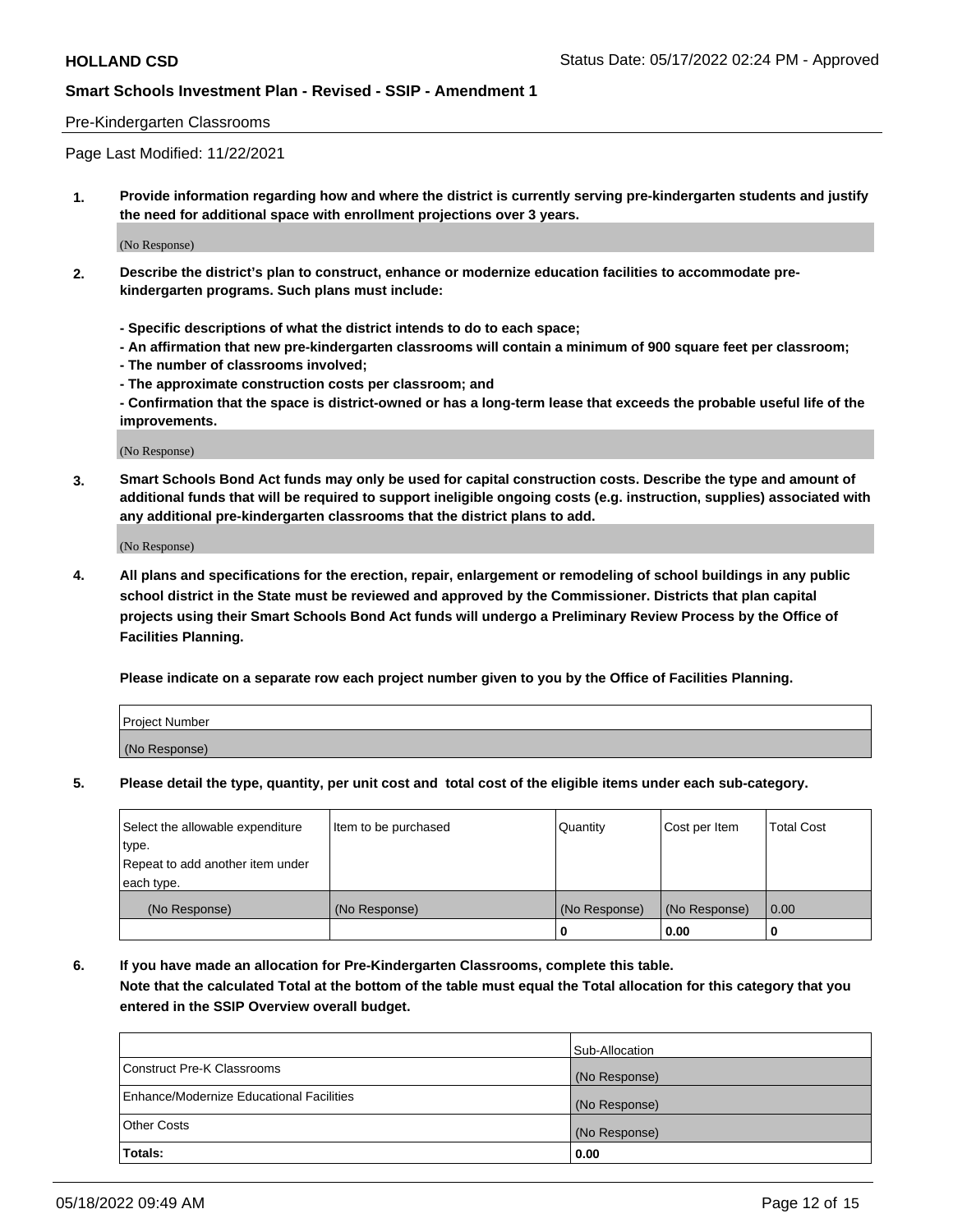Replace Transportable Classrooms

Page Last Modified: 11/22/2021

**1. Describe the district's plan to construct, enhance or modernize education facilities to provide high-quality instructional space by replacing transportable classrooms.**

(No Response)

**2. All plans and specifications for the erection, repair, enlargement or remodeling of school buildings in any public school district in the State must be reviewed and approved by the Commissioner. Districts that plan capital projects using their Smart Schools Bond Act funds will undergo a Preliminary Review Process by the Office of Facilities Planning.**

**Please indicate on a separate row each project number given to you by the Office of Facilities Planning.**

| <b>Project Number</b> |  |
|-----------------------|--|
| (No Response)         |  |

**3. For large projects that seek to blend Smart Schools Bond Act dollars with other funds, please note that Smart Schools Bond Act funds can be allocated on a pro rata basis depending on the number of new classrooms built that directly replace transportable classroom units.**

**If a district seeks to blend Smart Schools Bond Act dollars with other funds describe below what other funds are being used and what portion of the money will be Smart Schools Bond Act funds.**

(No Response)

**4. Please detail the type, quantity, per unit cost and total cost of the eligible items under each sub-category.**

| Select the allowable expenditure | Item to be purchased | Quantity      | Cost per Item | <b>Total Cost</b> |
|----------------------------------|----------------------|---------------|---------------|-------------------|
| type.                            |                      |               |               |                   |
| Repeat to add another item under |                      |               |               |                   |
| each type.                       |                      |               |               |                   |
| (No Response)                    | (No Response)        | (No Response) | (No Response) | 0.00              |
|                                  |                      | U             | 0.00          |                   |

**5. If you have made an allocation for Replace Transportable Classrooms, complete this table.**

**Note that the calculated Total at the bottom of the table must equal the Total allocation for this category that you entered in the SSIP Overview overall budget.**

|                                                | Sub-Allocation |
|------------------------------------------------|----------------|
| Construct New Instructional Space              | (No Response)  |
| Enhance/Modernize Existing Instructional Space | (No Response)  |
| <b>Other Costs</b>                             | (No Response)  |
| Totals:                                        | 0.00           |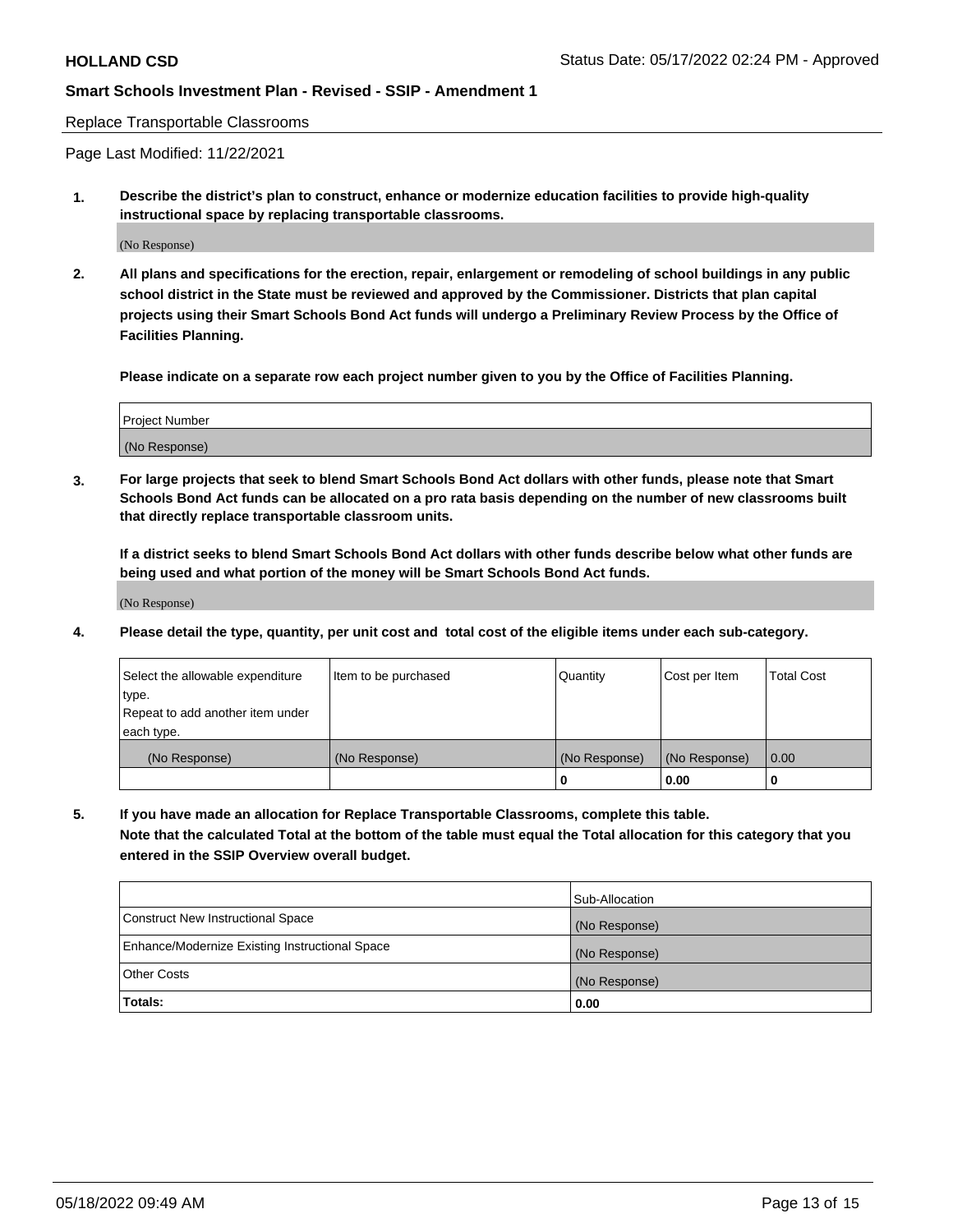## High-Tech Security Features

Page Last Modified: 05/08/2022

**1. Describe how you intend to use Smart Schools Bond Act funds to install high-tech security features in school buildings and on school campuses.**

The plan has not changed in scope. The lowest bidder for work came in much higher than our budget. This is because our budget was developed prior to Covid-19 and the increases to labor and materials as a result. This amendment adjusts the budget to reflect the lowest bid but does not change any of the scope of work.

**2. All plans and specifications for the erection, repair, enlargement or remodeling of school buildings in any public school district in the State must be reviewed and approved by the Commissioner. Smart Schools plans with any expenditures in the High-Tech Security category require a project number from the Office of Facilities Planning. Districts must submit an SSBA LOI and receive project numbers prior to submitting the SSIP. As indicated on the LOI, some projects may be eligible for a streamlined review and will not require a building permit. Please indicate on a separate row each project number given to you by the Office of Facilities Planning.**

| l Proiect Number      |  |
|-----------------------|--|
| 14-17-01-04-7-999-002 |  |

## **3. Was your project deemed eligible for streamlined Review?**

- Yes
- $\boxtimes$  No
- **4. Include the name and license number of the architect or engineer of record.**

| Name           | l License Number |
|----------------|------------------|
| Scott W. Jones | 20434            |

### **5. Please detail the type, quantity, per unit cost and total cost of the eligible items under each sub-category.**

| Select the allowable expenditure  | Item to be purchased                                      | Quantity    | Cost per Item | <b>Total Cost</b> |
|-----------------------------------|-----------------------------------------------------------|-------------|---------------|-------------------|
| type.                             |                                                           |             |               |                   |
| Repeat to add another item under  |                                                           |             |               |                   |
| each type.                        |                                                           |             |               |                   |
| <b>Entry Control System</b>       | Installation Labor at HS                                  |             | 10.000.00     | 10.000.00         |
| <b>Entry Control System</b>       | Installation Labor at MS                                  | 1           | 10,000.00     | 10,000.00         |
| <b>Entry Control System</b>       | Installation Labor at ES                                  |             | 10.000.00     | 10.000.00         |
| <b>Electronic Security System</b> | Installation Fees for Intrusion Detection<br>System at ES | -1          | 11,000.00     | 11,000.00         |
| <b>Electronic Security System</b> | Installation Fees for Intrusion Detection I<br>System     | -1          | 11,000.00     | 11,000.00         |
| <b>Other Costs</b>                | <b>Project Incidentals</b>                                |             | 2.500.00      | 2.500.00          |
| <b>Other Costs</b>                | Contingencies                                             |             | 7,150.00      | 7,150.00          |
| <b>Electronic Security System</b> | Professional Services Installation-HS                     | 1           | 22,000.00     | 22,000.00         |
| <b>Electronic Security System</b> | Professional Services Installation - MS                   | 1           | 28,000.00     | 28,000.00         |
| <b>Electronic Security System</b> | Professional Services Installation - ES                   | $\mathbf 1$ | 20,000.00     | 20,000.00         |
|                                   |                                                           | 10          | 131,650.00    | 131,650           |